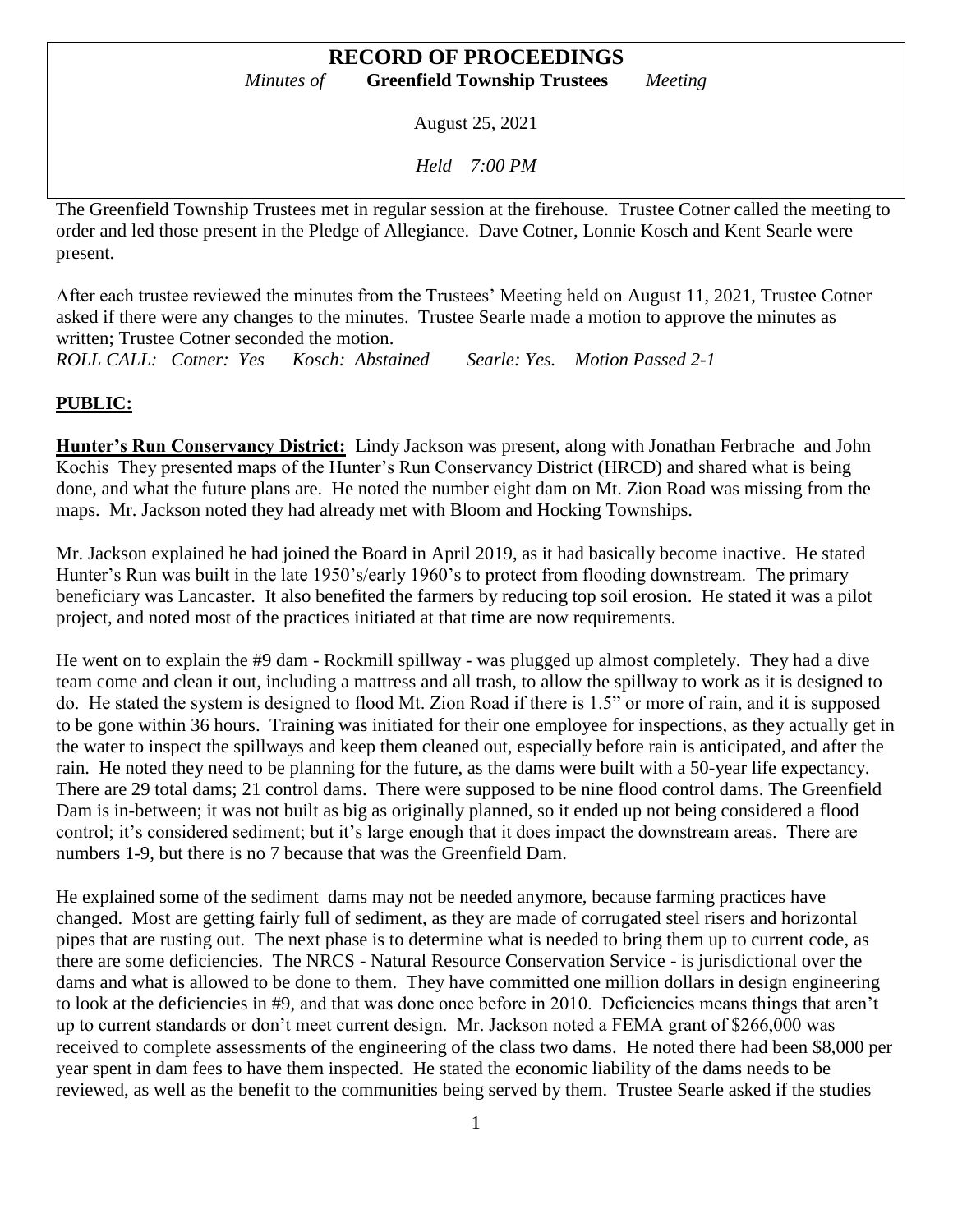August 25, 2021

*Held 7:00 PM*

and analysis are currently underway? Mr. Jackson stated the FEMA grant has been let to them. Hall Engineering has been contracted to conduct the hydrological surveys, and they are getting started. Mr. Ferbrache went on to summarize: the dams that FEMA is looking at represent a cross-section of different conditions as they exist today on class two and class three dams, as well as some that are not classified. This allows the beginning of extraction of costs of what modernization of dams and particular size they are going to be, along with gathering information for public safety purposes, for downstream engineering purposes. The NRCS contract, which they are letting at this point in time, will look at three of the largest dams - class one dams - and they have committed to study additional dams in another two years. As a three-year period is closed, there will be a three-year period of cross-section of engineering analysis by the funders. When decisionmaking is occurring, it will be based on engineering and modern costs.

Mr. Kochis explained the Fairfield County Commissioners have decided to fund some storm water projects within the AARP; they had the request from the HRCD, and have set aside \$75,000 for the benefit study. The study will look at every dam, including upstream and downstream, to determine the value of the dams. The Commissioners also suggested the HRCD reach out to each township that it greatly impacts, and find out if they are interested in partnering with the Commissioners in funding the economic study, using the AARP funds.

The rough guess for the cost of the funding would be \$140,000 to \$150,000; the Commissioners are putting up \$75,000; it is anticipated the affected townships would be asked if they want to contribute \$25,000 toward this study.

Discussion continued concerning various impacts to the dams and flooding over the years, and the efforts being made to control this.

Jonathan Ferbrache reiterated the Trustees should contact him with any questions about the AARP, or with any assistance they need, including eligibility questions. He also noted the Commissioners are letting a contract for a company to come in and give direct assistance with eligibility, how to spend, etc. Trustee Cotner thanked the gentlemen for speaking to the Board, and stated they would be in contact after their meeting.

### **FROM THE FISCAL OFFICER:**

Fiscal Officer Wyne distributed financial reports.

• Trustee Cotner made a motion to pay the bills associated with warrants 34169 through 34197 and Electronic Debits 90-2021 through 91-2021. which are listed on the payment report; seconded by Trustee Kosch.

*ROLL CALL: Cotner: Yes Kosch: Yes Searle: Yes Motion Passed 3-0*

• Trustee Searle made a motion to approve the Purchase Orders, and/or Then and Now; Trustee Cotner seconded.

*ROLL CALL: Cotner: Yes Kosch: Yes Searle: Yes Motion Passed 3-0*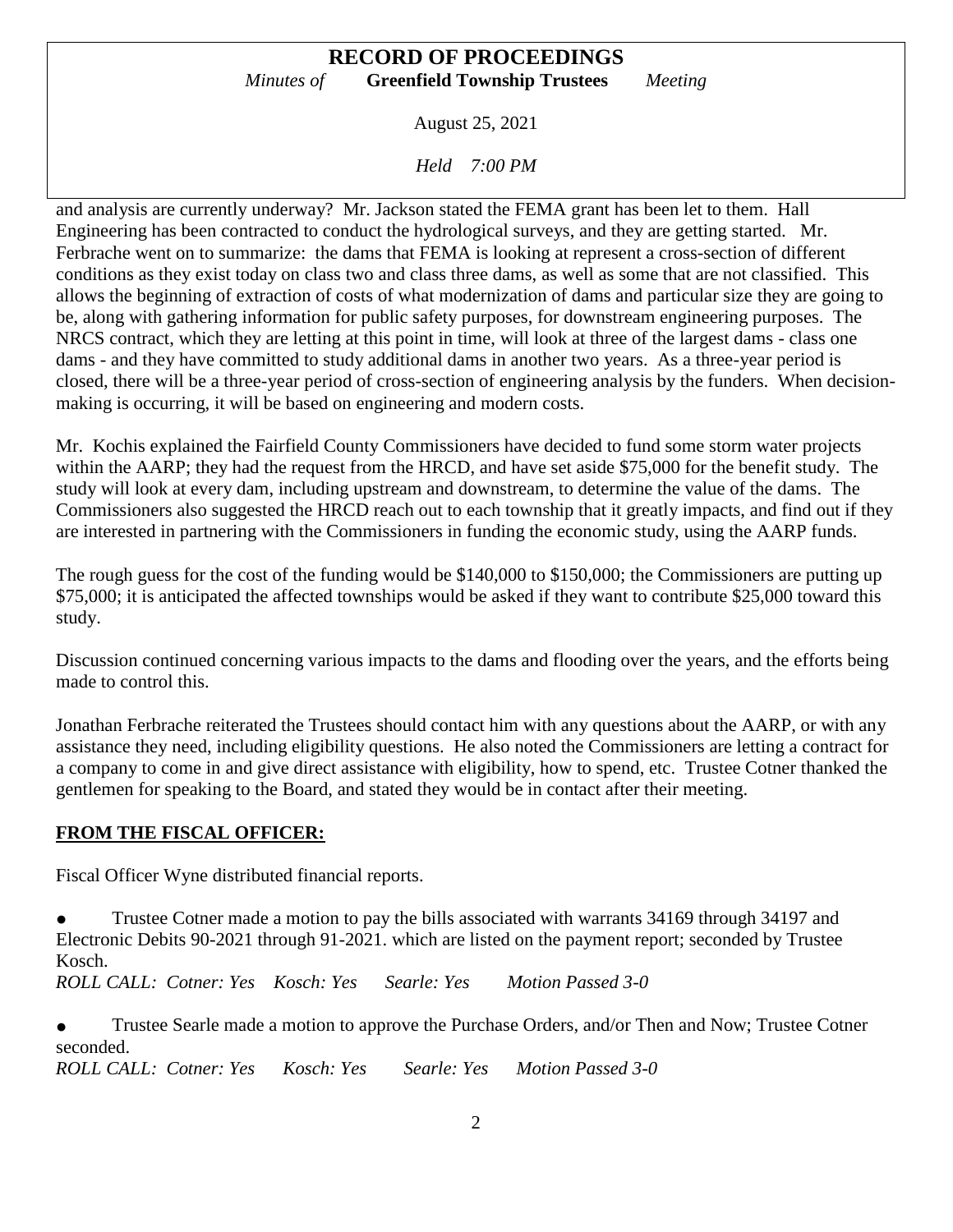August 25, 2021

*Held 7:00 PM*

• Trustee Cotner moved to approve Resolution #2021 08 25 01 accepting the amounts and rates as determined by the Fairfield County Budget Commission and authorizing the necessary tax levies and certifying them with the County Auditor; Trustee Kosch seconded. ROLL CALL: Cotner: Yes Kosch: Yes Searle: Yes Motion Passed 3-0

Trustee Cotner made a motion to approve Resolution 2021 08 25 02 for the following transfer of funds; Trustee Searle seconded the motion:

o \$50.27 from fund 2272-220-420-0000 to fund 2272-220-599-0000

o \$50.27 from fund 2272-330-599-0000 to fund 2272-330-599-0000

o \$5.29 from fund 2273-220-740-0000 to fund 2273-220-599-0000

.

ROLL CALL: Cotner: Yes Kosch: Yes Searle: Yes Motion Passed 3-0

Fiscal Officer Wyne noted all the Cares Act monies have been used, which is why the above transfers have occurred.

• Trustee Kosch made a motion to accept Resolution 2021 08 25 03 that states be it resolved by the Greenfield Township Board of Trustees to amend 2021 Revenue and Appropriations Budget due to distribution of American Rescue Plan Act. The American Rescue Plan Act Fund 2275 was created for the revenue and appropriations. Greenfield Township will receive \$284,713.38. Trustee Cotner seconded the motion. ROLL CALL: Cotner: Yes Kosch: Yes Searle: Yes Motion Passed 3-0

The Township received a notice from the Ohio Division of Liquor Control regarding a new license for Meijer Store. The notice needs to be signed and returned by September 7, 2021, if the Township wishes to have a hearing on the permit. Discussion was held and it was determined no hearing would be requested. Fiscal Officer Wyne will return the notice prior to September 7, 2021 indicating no hearing requested.

Mandatory Cyber Application: Fiscal Officer Wyne stated that she started working on the application last week but it is asking for information that she is not aware of. She has forwarded the application to our IT consultant, Bill Cipparrone, and also to Brad, since the application is applicable to every department. She will be meeting with Bill Cipparone next week, and they will also need to contact Val-Tech and WebChick in reference to the application.

Trustee Kosch raised the issue of the voicemail system not being set-up at the township office, as he has had community members state they are unable to leave messages. Fiscal Officer Wyne reported ValTech had stated they would come in to set-up the voicemail when they installed the new phone system; however, this has not occurred. She, Carla, and Tom Shafer had all attempted to set up their voicemail boxes when the new phone system was installed, but were unable to do so. Dawn, Tom and Anne also verified that they receive an email from the system if a message has been left in the system. Dawn also forwards messages to the appropriate person if she receives messages.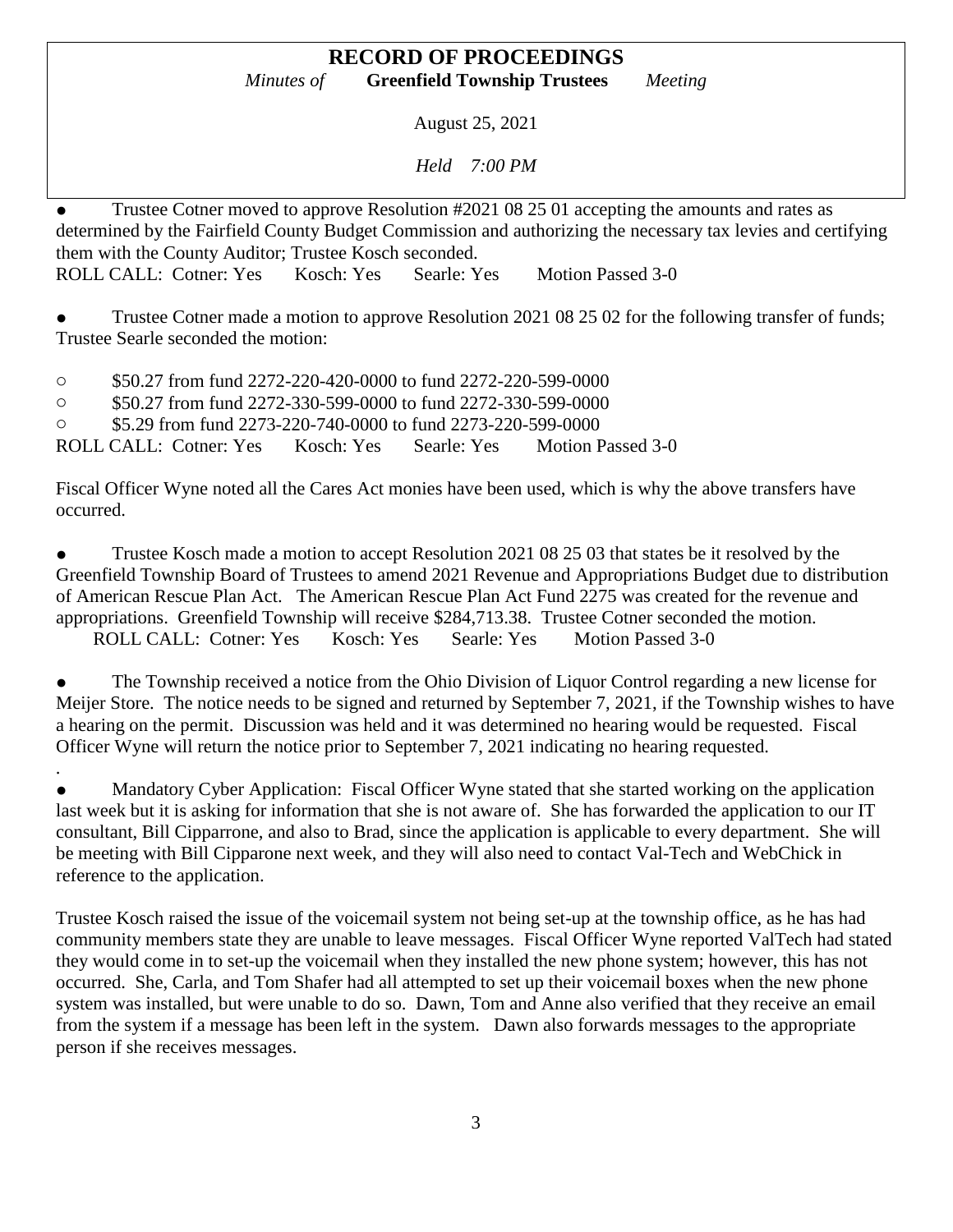August 25, 2021

*Held 7:00 PM*

Fiscal Officer Wyne stated she received the invoice for the Civic Center for termite service. The invoice is for \$36.30 and she normally turns this over to the Village of Carroll to pay with the Trustees' approval. After discussion, Trustee Cotner made a motion to approve payment of \$36.30 to Ben Kitchen Termite Control. Trustee Searle seconded the motion.

ROLL CALL: Cotner: Yes Kosch: No Searle: Yes Motion Passed 2-1

Trustee Cotner stated he would contact the Mayor of Carroll after the meeting regarding the expired contract.

### **ZONING DEPARTMENT:**

Anne Darling Cyphert, Interim Zoning Inspector, thanked the trustees for giving her the opportunity to provide the zoning inspector services on a short-term basis; however, she will be done with the duties as of August 31, 2021, as discussed in the prior meeting. She stated there had been one applicant for the Zoning Inspector position, Caitlin Barbee. Trustee Searle asked where the job had been posted? Ms.Cyphert stated it was posted in every township in the State of Ohio via the Ohio Township Association, as well as being in the Town Crier as of August 26, 2021. There was additional discussion regarding the difficulties several people had with trying to reach the Eagle Gazette, and being unable to get the job posted there. Ms. Cyphert noted she had shared it on the Fire Department page, and the Bloom Township trustees had shared the information on their social media. Fiscal Officer Wyne stated the job was also posted at the Carroll Post Office, as well as being on the Greenfield Township website.

Discussion continued regarding the details of the Zoning Inspector job, the possibility of hiring an administrative assistant as part of the zoning department to make the day-to-day business more efficient, as well as patterning Greenfield's zoning forms after the zoning forms that Bloom Township uses. Ms. Cyphert noted it is difficult to get applicants for the Zoning Inspector or administrative assistant position (which they have at Bloom Township) as they are part-time with no benefits. Trustee Cotner recommended holding a meeting on Friday, August 27, 2021 at 3:30 p.m. at the Township Office to determine details of the Zoning Inspector position.

Trustee Searle asked if Ms. Cyphert was going to be able to finalize some of the outstanding zoning issues between the meeting and the end of the month, e.g. Megan Thomas. She said she would have that zoning permit completed by their dig date. She noted she had been on six phone calls today regarding zoning questions.

Discussion continued regarding the building permit for Larry Dennison, who was in attendance at the meeting. There had been missed phone calls between him and Ms. Cyphert, which had delayed the process. Mr. Dennison explained he had spoken to Kevin Yeamans in June, and then he had not been able to make any further progress with getting a building permit, as Kevin was gone the next time Mr. Dennison came into the office. Trustee Searle introduced himself to Mr. Dennison, and stated he would bring a zoning application form to him if the original form cannot be found. Discussion continued regarding the size of the building Mr. Dennison wants to build, and the possible need for a variance due to the size of the building. After discussion and explanation, it was determined Mr. Dennison will decrease the size of the building - 30 X 32 feet - to fit the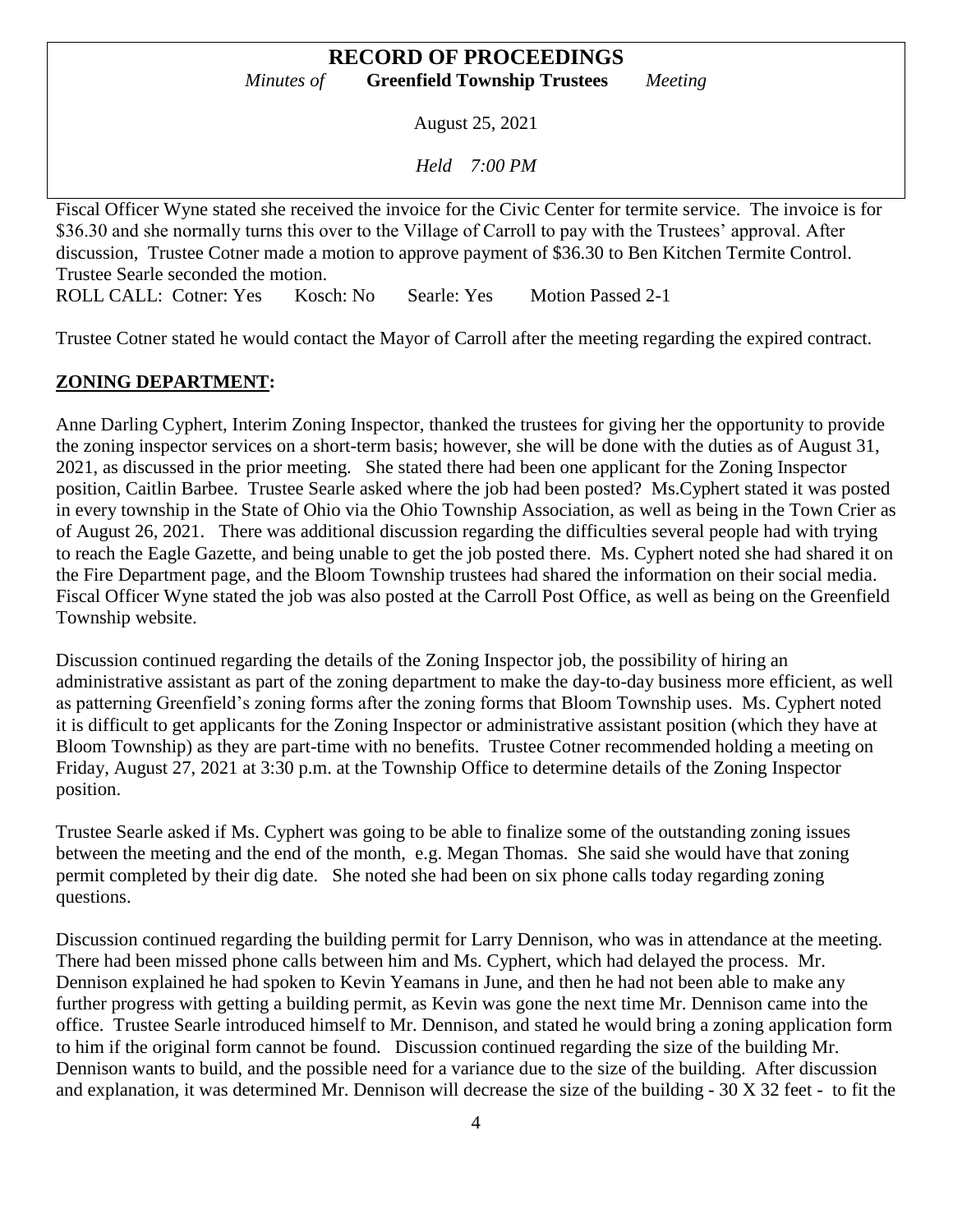August 25, 2021

*Held 7:00 PM*

property/zoning requirements, so no variance is needed. Fiscal Officer Wyne printed a blank zoning application form and gave it to Mr. Dennison so it can be completed and returned to the office for processing with the new information.

# **ROAD AND CEMETERY**:

**Chip/Seal Project:** Tom Shafer reported the chip/sealing will begin next week in Liberty Township.

**Mowing:** Tom reported the third round of mowing will begin this week. Doug Shaw has been off for two weeks.

Trustee Kosch asked if there was a list of roads with a tentative schedule of when the chip/sealing would occur, so it could be shared with the schools for the bus drivers, as well as sharing with the Fire Department, due to safety concerns. After discussion, it was determined that Tom Shafer will notify the Fairfield County Sheriff's Department of the chip/seal schedule, as per the normal procedure; as well as notifying Trustee Kosch. Trustee Kosch will notify Bloom Carroll Schools of the chip/seal schedule so they know which roads to avoid and/or to take extra care when traveling on those roads.

# **FIRE DEPARTMENT:**

**AFG Grant:** Lieutenant Carlton Reaves reported in Chief Smith's absence. He reported the AFG grant had been approved, and gave the breakdown of the various equipment and associated costs. Lieutenant Reaves asked for a motion to accept the grant for \$50,361, and a secondary motion to approve the cost-sharing fee of \$2,398. Trustee Searle made a motion to approve the grant for \$50,361; Trustee Cotner seconded the motion. *ROLL CALL: Cotner: Yes Kosch: Yes Searle: Yes. Motion Passed 3-0*

Trustee Searle made a motion to approve the cost-matching amount for \$2,398; Trustee Cotner seconded the motion.

*ROLL CALL: Cotner: Yes Kosch: Yes Searle: Yes. Motion Passed 3-0*

Fiscal Officer Wyne asked for the name/information for whom to write the check. Lieutenant Reeves said he would get that information from Chief Smith.

Trustee Searle asked if other funding was being sought for SCBA's. Lieutenant Reaves explained other options are being explored, as there had been only portions of some funds being awarded. He stated Chief Smith would be re-applying for the funds.

**Future Community Activities:** Lieutenant Reaves announced two future events: The yearly fire extinguisher training class at the Career Center will be held on September 3, 2021. The Fire Department will also be at Bloom Carroll High School's home game on September 3, 2021.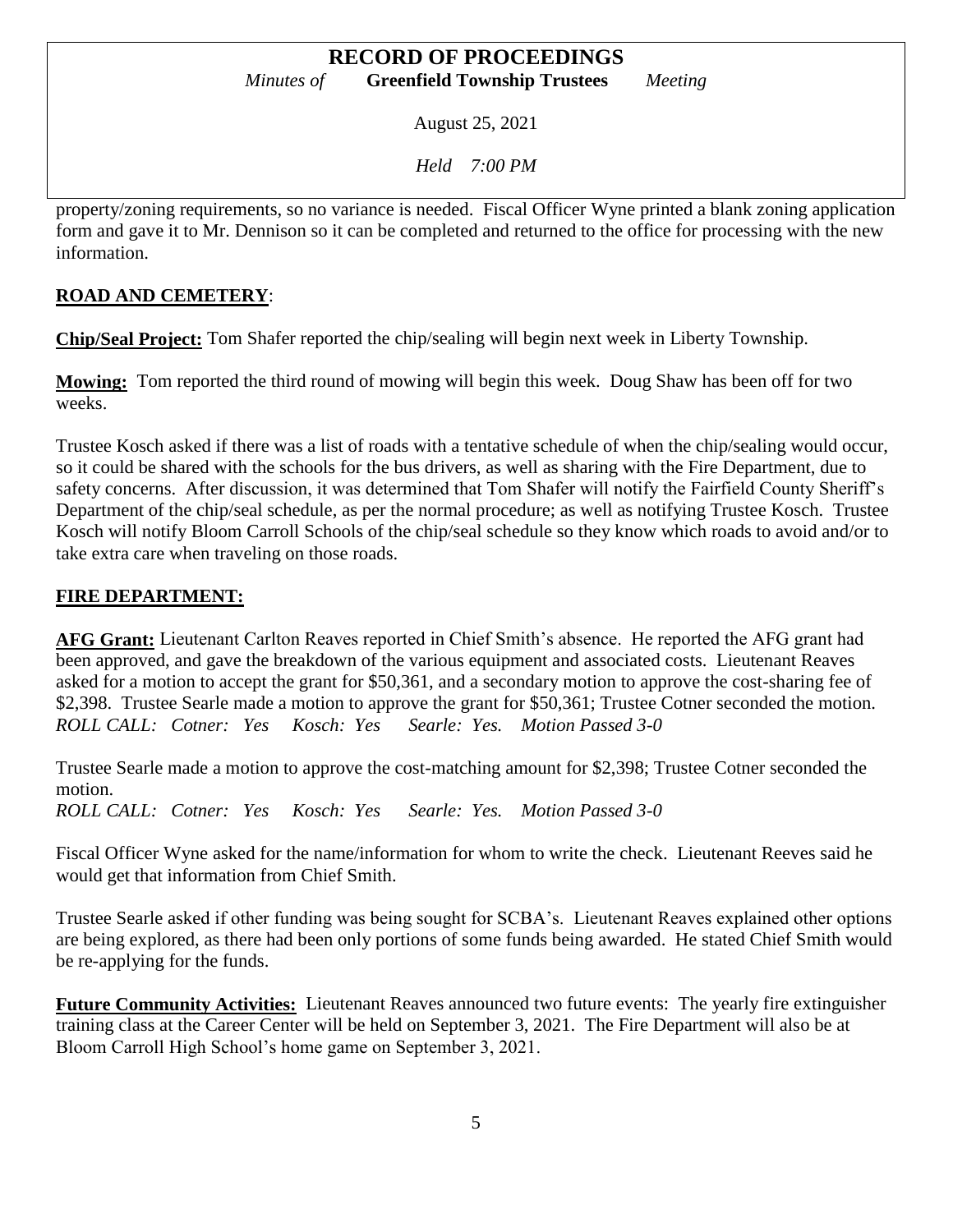August 25, 2021

*Held 7:00 PM*

**Part-Time Firefighter Pay Increase**: Lieutenant Reaves raised the issue of whether the Board wished to discuss the part-time firefighter pay raise, or table it for the next meeting? He shared a chart showing the rates for the EMT basic rate - when they are in school vs. not in school - paramedic pending certification. Fiscal Officer Wyne asked about the number of the runs the GTFD has each year and the number of runs from the other departments that were listed on the chart. Lieutenant Reaves gave an estimated rundown of the local township runs from lowest to highest. He estimated an average number of runs at 1,200 per year. Discussion continued with Trustee Searle raising the issue of the webinar he viewed recently concerning the AARP funding and how it may be used by townships for the year 2020 when the pandemic was declared, through December 31, 2024. Fiscal Officer Wyne also stated that all township employees who had contact with the public could be affected by this funding, and encouraged all the trustees and managers to view the webinar for more information. It was determined this issue will be tabled until the next meeting. Lieutenant Reaves will share the Board's feedback with Chief Smith.

#### **FROM THE TRUSTEES:**

Fiscal Officer Wyne noted she had given incorrect warrant and debit numbers in her earlier report, and this needed to be corrected. The warrant numbers to be paid should be: 34260 through 34285; and electronic debits: 90-2021 through 91-2021.

Trustee Kosch made a motion to rescind the original motion approving these payments. Trustee Cotner seconded the motion. *ROLL CALL: Cotner: Yes Kosch: Yes Searle: Yes. Motion Passed 3-0*

Trustee Searle made a motion to pay the bills associated with warrants 34260 through 34285 and Electronic Debit 90-2021 through 91-2021 which are listed on the payment report; seconded by Trustee Kosch. *ROLL CALL: Cotner: Yes Kosch: Yes Searle: Yes. Motion Passed 3-0*

Fiscal Officer Wyne noted the closing for the bond refinancing for the Greenfield Township Firehouse to be completed on September 3, 2021. This is estimated to save approximately \$85,000 over the life (11 years) of the bond.

Trustee Searle raised the issue of the July 28, 2021 minutes needing to be approved, due to not having a quorum, as he was not present for the meeting.

Trustee Kosch made a motion to approve the July 28, 2021 Trustee meeting minutes as written; Trustee Cotner seconded the motion. *ROLL CALL: Cotner: Yes Kosch: Yes Searle: Abstain Motion Passed 2-1*

Trustee Searle again raised the issue of the AARP funding, noting that it is more for the community than the CARES Act. He noted there will likely need to be a committee to oversee the funding, and there may also be a need to hire someone to manage and direct how the funds are used/dispersed. Fiscal Officer Wyne noted it will not be an easy process, and there will be a lot of paperwork and tracking involved.